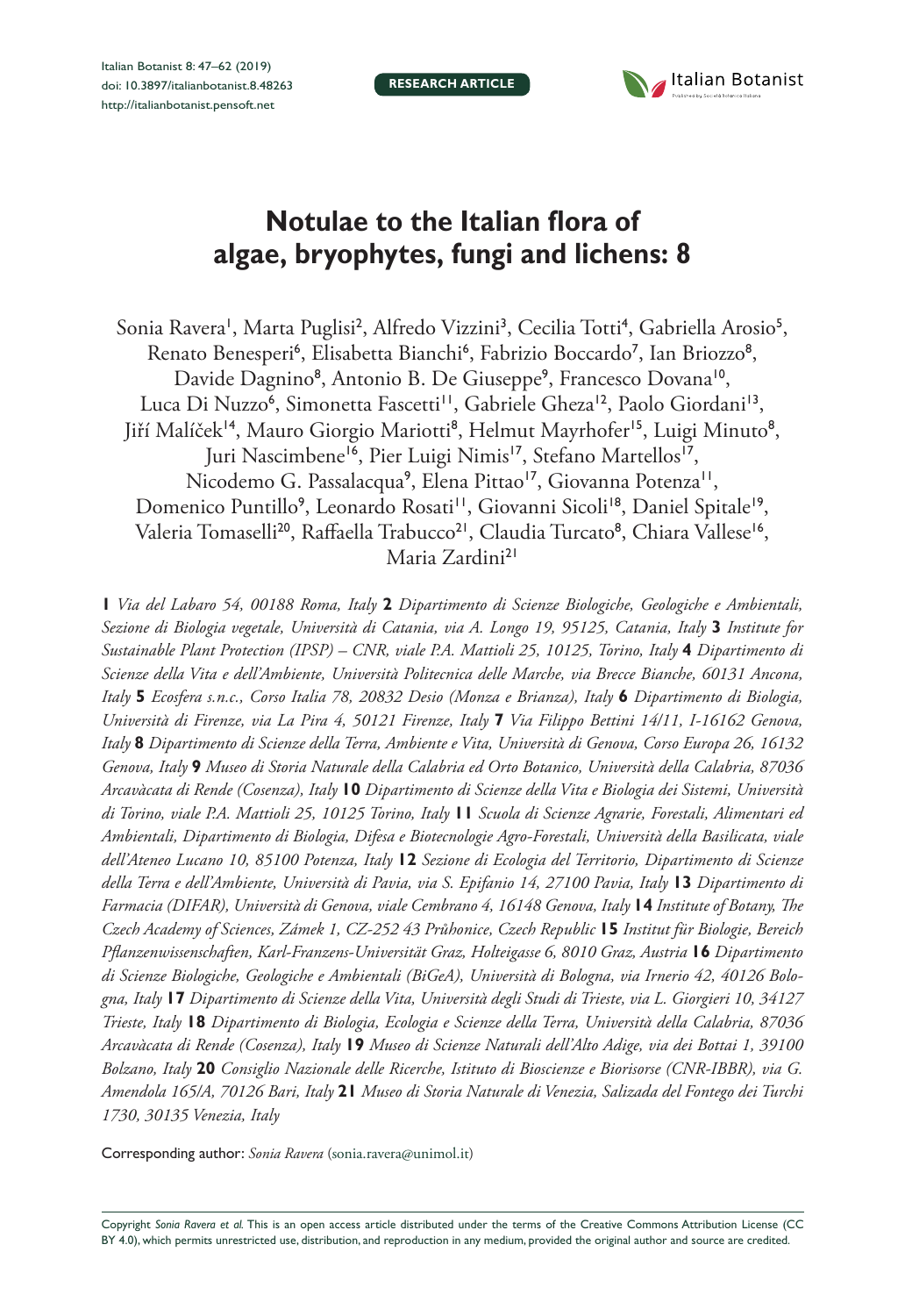Academic editor: *L. Peruzzi* | Received 6 November 2019 | Accepted 21 November 2019 | Published 4 December 2019

**Citation:** Ravera S, Puglisi M, Vizzini A, Totti C, Arosio G, Benesperi R, Bianchi E, Boccardo F, Briozzo I, Dagnino D, De Giuseppe AB, Dovana F, Di Nuzzo L, Fascetti S, Gheza G, Giordani P, Malíček J, Mariotti MG, Mayrhofer H, Minuto L, Nascimbene J, Nimis PL, Martellos S, Passalacqua NG, Pittao E, Potenza G, Puntillo D, Rosati L, Sicoli G, Spitale D, Tomaselli V, Trabucco R, Turcato C, Vallese C, Zardini M (2019) Notulae to the Italian flora of algae, bryophytes, fungi and lichens: 8. Italian Botanist 8: 47–62.<https://doi.org/10.3897/italianbotanist.8.48263>

#### **Abstract**

In this contribution, new data concerning algae, bryophytes, fungi, and lichens of the Italian flora are presented. It includes new records and confirmations for the algae genus *Chara*, the bryophyte genera *Homalia*, *Mannia*, and *Tortella*, the fungal genera *Cortinarius*, *Russula*, and *Stereum*, and the lichen genera *Cetrelia*, *Cladonia*, *Enterographa*, *Graphis*, *Lecanora*, *Lepraria*, *Multiclavula*, *Mycomicrothelia*, *Parmelia*, *Peltigera*, *Pleopsidium*, *Psora*, *Scytinium*, *Umbilicaria*, and *Rhizocarpon*.

#### **Keywords**

Ascomycota, Basidiomycota, Bryidae, Charophyceae, Marchantiidae

## **How to contribute**

The text of the records should be submitted electronically to: Cecilia Totti [\(c.totti@](mailto:c.totti@univpm.it)) [univpm.it\)](mailto:c.totti@univpm.it) for algae, Marta Puglisi [\(mpuglisi@unict.it](mailto:mpuglisi@unict.it)) for bryophytes, Alfredo Vizzini ([alfredo.vizzini@unito.it](mailto:alfredo.vizzini@unito.it)) for fungi, Sonia Ravera [\(sonia.ravera@unimol.it\)](mailto:sonia.ravera@unimol.it) for lichens.

## **Floristic records**

Algae

## *Chara gymnophylla* **A.Braun (Characeae)**

+ **LIG**: Hills near Case Serro, Framura (La Spezia), ditch along a dirt road (UTM WGS84: 32T 542779.4895693), 273 m, 15 March 2019, *D. Dagnino*, *C. Turcato* (GE 639); Magra Valley, Bozi di Saudino lakes, Sarzana (La Spezia), artificial lake (UTM WGS84: 32T 577083.4883397), 5 m, 29 May 2019, *D. Dagnino*, *C. Turcato*, *I. Briozzo* (GE 640); Vara Valley, Sesta Godano (La Spezia), river bank and puddles (UTM WGS84: 32T 551412.4904355), 210 m, 12 July 2019, *D. Dagnino*, *C. Turcato*, *I. Briozzo* (GE 716 and GE 717). – Species new for the flora of Liguria.

This species was found in three Ligurian Special Areas of Conservation (SACs): "IT1343419 Monte Serro" (GE 639), "IT1345101 Piana della Magra" (GE 640) and "IT1343502 Parco della Magra-Vara" (GE 716 and GE 717). These sites show strong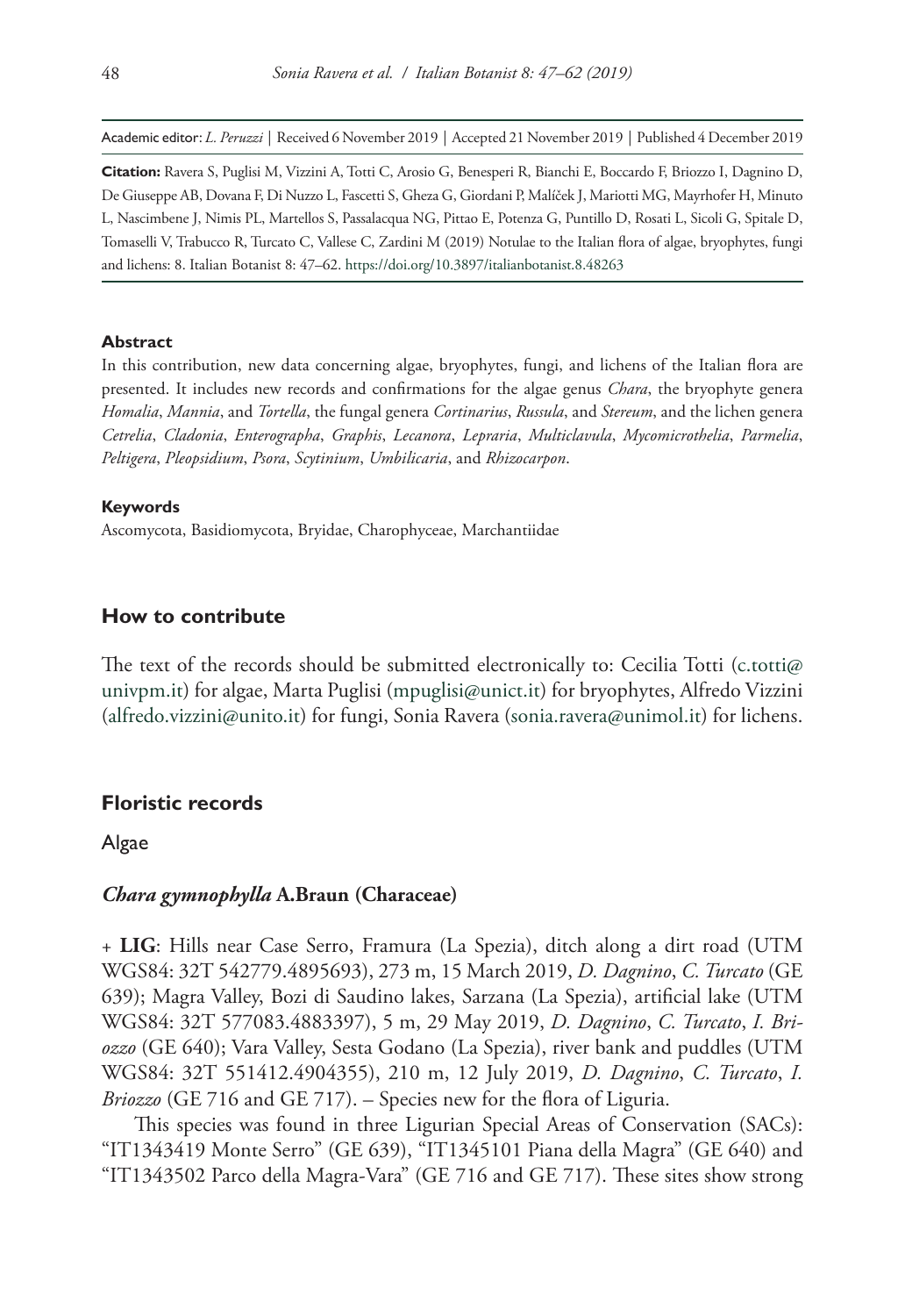ecological differences: the Monte Serro site is a small puddle in a ditch, few centimeters deep, colonized by a herbaceous hygrophilous plant community within a Mediterranean maquis habitat. The Magra Valley site is an artificial lake, where *C. gymnophylla* is widespread in the shallow waters near the banks, growing strictly associated to *Myriophyllum spicatum* L. The Vara Valley site is a constantly flowing Mediterranean river, where *C. gymnophylla* grows in both running and stagnant water. *Chara gymnophylla* was considered by some authors (e.g., Mouronval et al. 2015) as a variety of *Chara vulgaris* L., because its main diagnostic feature (i.e. rays without cortex) is strongly influenced by growth conditions (Bazzichelli and Abdelahad 2009 and references therein). Moreover, recent genetic analysis suggested that *C. gymnophylla* should be divided into tylacanthous forms (which are closely related to *Chara contraria* A.Braun ex Kützing) and aulacanthous forms (which are related to *C. vulgaris*) (Schneider et al. 2016). Nevertheless, *C. gymnophylla* is currently accepted as valid species (Guiry and Guiry 2019). In Italy, this species has been recorded from Veneto, Umbria, Lazio, and Sicilia (Bazzichelli and Abdelahad 2009).

D. Dagnino, C. Turcato, I. Briozzo, L. Minuto

## *Chara virgata* **Kützing (Characeae)**

+ **TOS**: Valsora quarry, NW slopes of Monte Pelato, near Passo del Vestito (Massa), standing water in a marble quarry (UTM WGS84: 32T 597874.4880003), 878 m, 27 March 2019, leg. *F. Oneto*, *D. Ottonello*, det*. D. Dagnino D.*, *C. Turcato* (GE 638). – Species new for the flora of Tuscany.

The site of discovery belongs to the protected area "Parco Regionale delle Alpi Apuane", and it is characterized by an old (temporarily inactive) marble quarry, occurring in the north-western slope of Monte Pelato. This species was found in standing waters at the base of the quarry front. *Chara virgata* (formerly *Chara delicatula* C.Agardh) is very similar to *Chara globularis* Thuiller, from which it is distinguished by the features of the stipulodes (well developed and rudimentary in the upper and lower row, respectively), of the spines (papillar), of the bractlets (longer than the oogonia) and for the isostic or tylacanthous cortex (Bazzichelli and Abdelahad 2009). Nevertheless, such morphological features (particularly the stipulodes) are often mixed in the two species, despite they recently resulted clearly genetically differentiated (Schneider et al. 2016). The two species are also quite different in their ecology: *C. virgata* is considered as an indicator of oligotrophic waters, while *C. globularis* is considered as an indicator of eutrophic environments (Blindow 1992; Toivoneh and Huttunen 1995; Krause 1997), although mixed populations of the two species in the same water bodies are known from central Italy (Bazzichelli and Abdelahad 2009) and Poland (Pelechaty et al. 2004). *Chara virgata* is widespread in Europe, Asia and North America (Guiry and Guiry 2019). In Italy, it was reported in Trentino-Alto Adige, Lombardia, Veneto, Friuli Venezia Giulia, Umbria and Lazio (Bazzichelli and Abdelahad 2009).

D. Dagnino, C. Turcato, M.G. Mariotti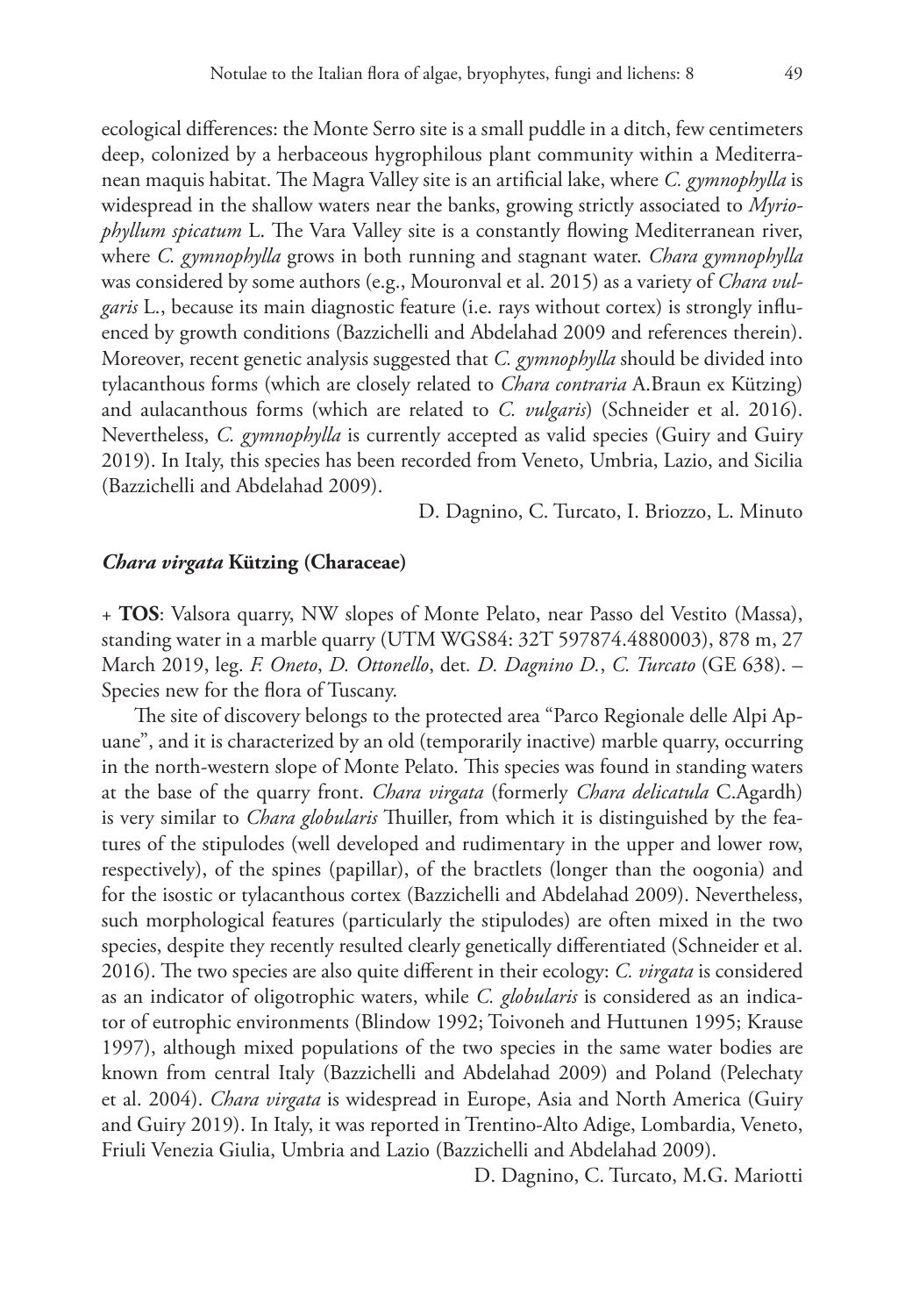## Bryophytes

#### *Homalia lusitanica* **Schimp. (Neckeraceae)**

+ **BAS**: Vallone Zifero, Viggianello (Potenza) on soil (UTM WGS84: 33S 591332.4424048), 438 m, 17 August 2001, *D. Puntillo* (CLU No. 3412, 3414). – Species new for the flora of Basilicata.

*Homalia lusitanica* was described by Schimper (1856) as *Omalia lusitanica* for the Sierra de Sintra in Portugal. It is a species with a Mediterranean-oceanic distribution, restricted to western and southern European countries and North Africa (Ros et al. 2013). It forms green mats on wet, shaded rocks and slopes along streams and on walls of caves from lowland to montane belt. It is easily distinguished from the other species of the genus *Homalia* by the vein extending ¾ to 4/5 of the way up the leaf, the strongly dentate leaf apex and the presence of pseudoparaphyllia along the stem. In Italy, this species is quite common from the north to the south, where it can be found either on wet vertical rocks or at the entrance of caves (Aleffi et al. 2008). In the new site of the Basilicata Region it was collected sterile on a vertical wall with periodic water percolation in a very humid and shaded situation.

D. Puntillo

#### *Mannia pilosa* **(Hornem.) Frye & L.Clark (Aytoniaceae)**

+ **TAA**: Vallunga valley, Selva di Val Gardena, Val Gardena, Puez-Odle Nature Park/ Naturpark Puez-Geisler (Bolzano) 1869 m (UTM WGS 84 32T 713568.5160726), 19 July 2019, *D. Spitale* (Herb. BOZ: BRYO 5055). – Species new for the flora of Trentino-Alto Adige.

*Mannia pilosa* was found in a small concavity on a vertical dolomite rocks with N-NO aspect. The specimens were characterized by a small thallus, about 5×5 cm wide, showing a single but well developed archegoniophorus; the stalk had many long narrow scales, the epidermis was lacunose and the ventral scales were reddish, characteristics which separate *M. pilosa* from the other species of the genus *Mannia* (Frey et al 2006, Damsholt 2009). Our finding represents the first certain record for Trentino-Alto Adige (Aleffi et al 2008); in fact, the report by Düll (1991) for this Region is reported as doubtful in Aleffi et al. (2008), since it derives from a probable misinterpretation of the data reported in Zodda (1934). *Mannia pilosa* is very rare in Italy, where it was previously reported only for Veneto, Friuli Venezia Giulia (with old reports published before 1950) and Valle d'Aosta. *Mannia pilosa* is an Arctic-Alpine species, scattered in the eastern and central Alps up to 3.200 m a.s.l. and very rare in the western Alps (Frey et al 2006); in Europe, it is rare and restricted to a few northern and central countries where it is considered a threatened species (Hodgetts 2015).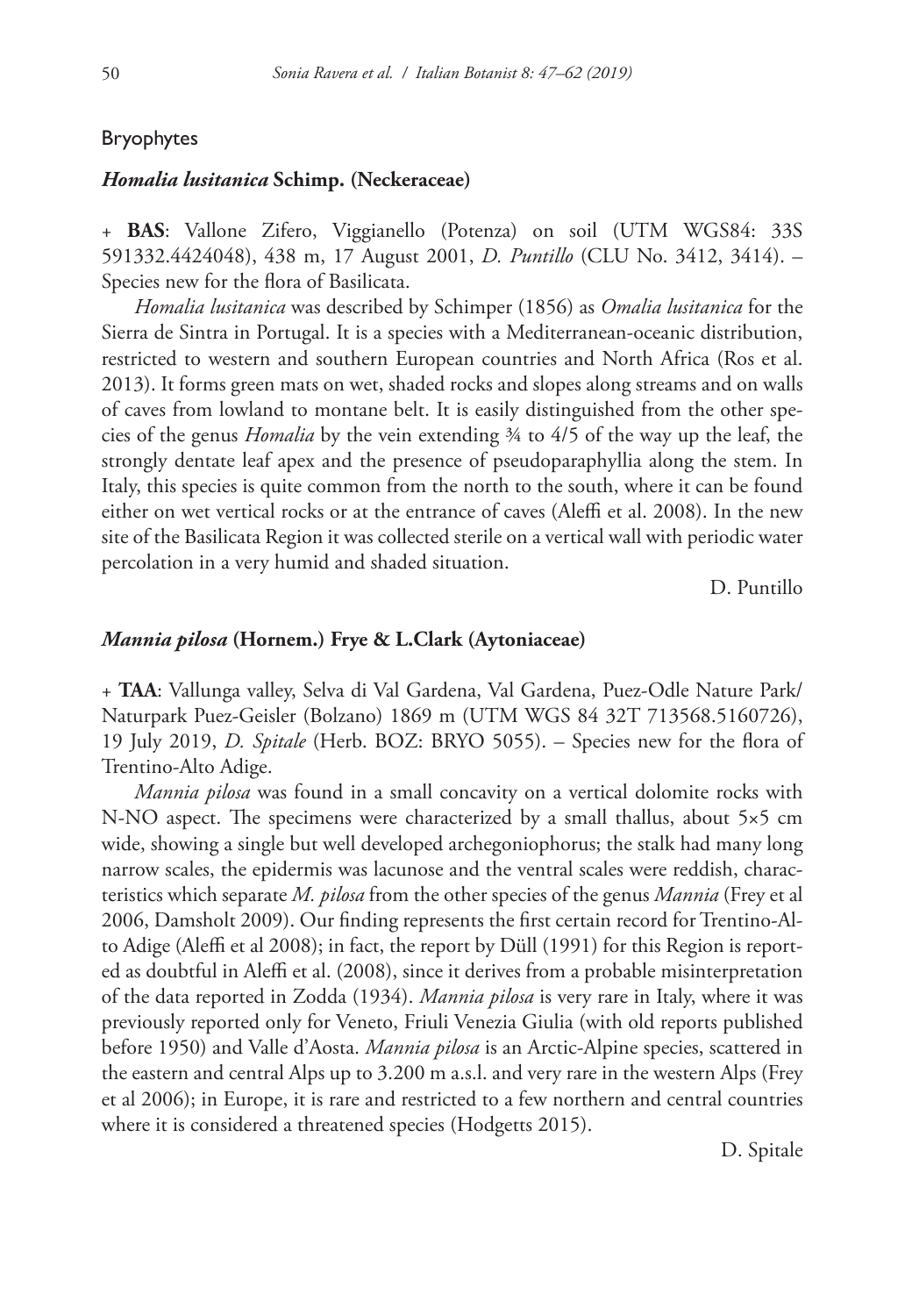## *Tortella flavovirens* **(Bruch) Broth. var.** *papillosissima* **Sergio & Casas (Pottiaceae)**

+ **PUG**: Torre Guaceto (Brindisi), on loose soil on coastal dunes (UTM WGS84: 33T 734834.4511178), 2 m, 21 April 2016, leg. *V. Tomaselli*, det. *M. Puglisi* (CAT); Lesina (Foggia), on loose soil (UTM WGS84: 33T 529757.4638416), 2 m, 17 April 2018, leg. *V. Tomaselli*, det. *M. Puglisi* (CAT); Torre dell'Orte, Otranto (Lecce), on loose soil in coastal dunes (UTM WGS84: 34T 287684.4446078) 20 m, 23 May 2018, leg. *V. Tomaselli*, det. *M. Puglisi* (CAT). – Variety new for the flora of Puglia.

*Tortella flavovirens* var. *papillosissima* was described by Sérgio and Casas de Puig (1981) for Estepona (Malaga) and is distinguished from *T. flavovirens* var. *flavovirens* for the upper and mid-leaf cells with papillae 6–8 μm long, not rounded at the tip, more evident in the pericostal cells. This moss is known at present from Spain, Malta, Sicily, and in the Italian peninsula from the Campania Region (Ros et al. 2013, Puglisi et al. 2012), showing a typical Mediterranean distribution area. During a widespread investigation on the bryophyte vegetation of the garrigues of southern Italy, *T. flavovirens* var. *papillosissima* was found in Puglia, representing the second record for the Italian peninsula. The moss was collected from loose soil in dry and more or less exposed places near the sea in the ambit of garrigues with dominance of *Thymbra capitata* (L.) Cav. at Torre Guaceto and Torre dell'Orte, and garrigues with *Halimium halimifolium* (L.) Willk. and *Erica multiflora* L. at Lesina. In these sites it was associated to *Trichostomum brachydontium* Bruch, *T. flavovirens* var. *flavovirens*, *Bryum dichotomum* Hedw., *Didymodon fallax* (Hedw.) R.H.Zander. *Tortella flavovirens* var. *papillosissima* has a phytosociological role, being the characteristic species of the association *Tortelletum papillosissimae* Puglisi 2010 belonging to the alliance *Tortellion flavovirentis* Guerra ex Guerra & Puche, 1984 (Puglisi and Privitera 2012).

M. Puglisi, V. Tomaselli

#### Fungi

## *Cortinarius catharinae* **Consiglio (Cortinariaceae)**

+ **CAL**: Orto Botanico Università della Calabria, Rende (Cosenza), on the ground, close to *Quercus pubescens* Willd. and *Quercus cerris* L. trees in a patch of a mixed deciduous coppice stand (UTM WGS84: 33S 605816.4357342), 220 m, 28 November 2018, *G. Sicoli*, *A.B. De Giuseppe*, *N.G. Passalacqua* (CLU No. F305). – Species new for the flora of Calabria.

*Cortinarius catharinae* is an agaricaceous, terricolous, mycorrhizal fungus, in the subgenus *Phlegmacium* (Fr.) Trog, section *Calochroi* M.M.Moser & Horak ("the *Cortinarius parvus* complex"), clearly distinct from the closest species, *C. albertii* Dima, Frøslev & T.S.Jeppesen and *C. parasuaveolens* (Bon & Trescol) Bidaud, Moënne-Locc.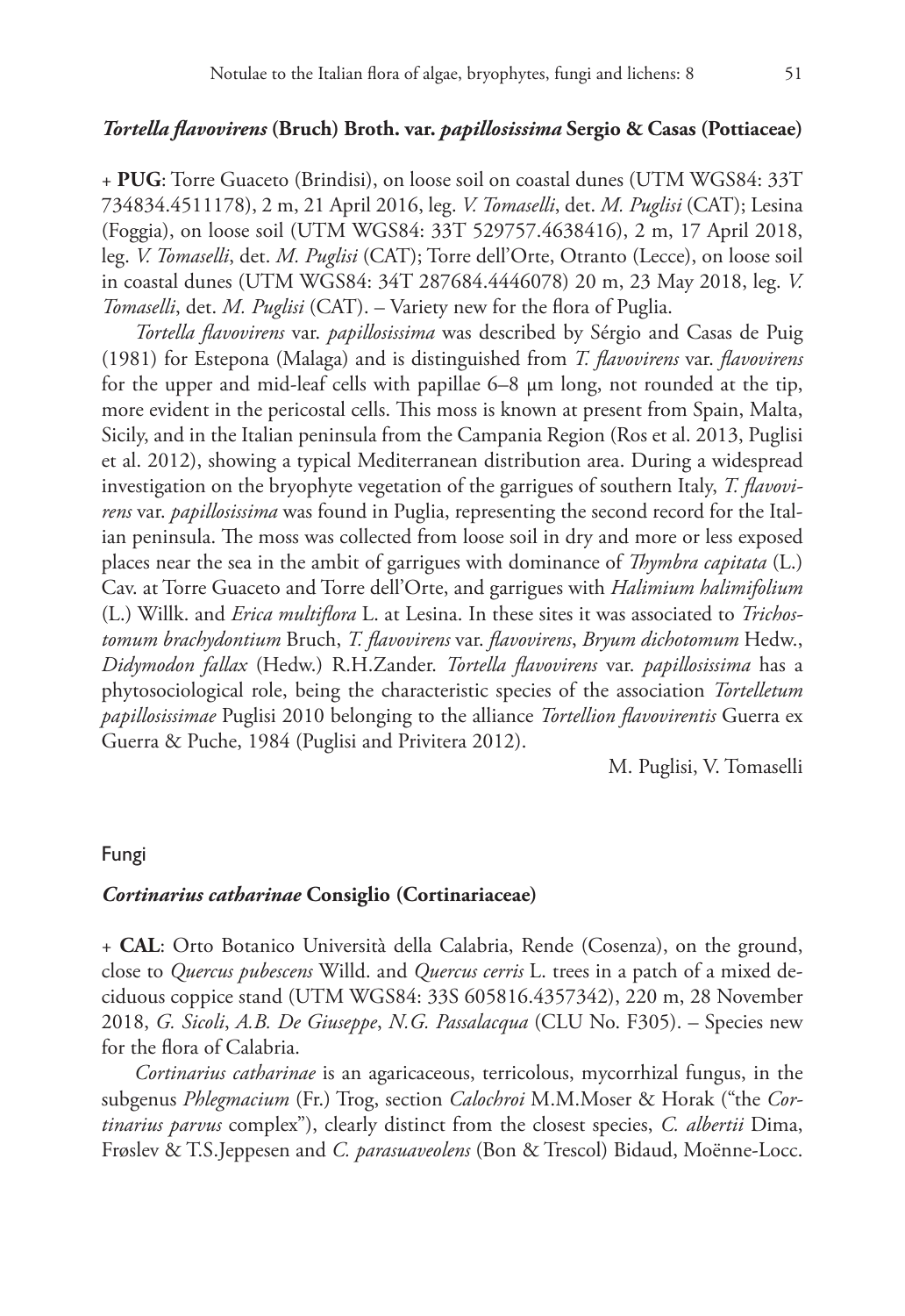& Reumaux, due to a strong blood red KOH- reaction on the pileus margin, and to a faint lilac tinge, which was observed only on the upper part of the stipe (not on the pileus and bulb margin), respectively (Vizzini et al. 2012; Brandrud et al. 2018). This species has still locally been reported in Italy, where it should be quite common especially in deciduous oak and mixed-hardwood stands on calcareous soils.

G. Sicoli, A.B. De Giuseppe, N.G. Passalacqua

## *Russula innocua* **(Singer) Singer (Russulaceae)**

+ **LIG**: Passo delle Salse (Imperia) under *Fagus sylvatica* L., (UTM WGS84: 32T 398071.4884909), 1000 m, 3 August 2019, *F. Boccardo* (Herb. GDOR 4690). – Species new for the flora of Liguria.

*Russula innocua*, a rare species typical of deciduous woods, is associated mainly with *Fagus sylvatica* L., *Carpinus* and *Tilia*, on rich clayey soil. *Russula innocua* has, as major morphological features, small basidiome, pileus with greenish-green surface, lamellae rather distant, whitish, flesh greying, smell like leaves of *Pelargonium* and spores with isolate spines (Sarnari 1988). In Italy, it has been recorded for Trentino-Alto Adige (Südtirol) and Umbria, in according with Sarnari (1988).

F. Boccardo, F. Dovana

#### *Stereum subtomentosum* **Pouzar (Stereaceae)**

+ **CAL**: Orto Botanico Università della Calabria, Rende (Cosenza), on a dead log of *Quercus pubescens* Willd. in a mixed deciduous coppice stand (UTM WGS84: 33S 605943.4357286), 220 m, 19 November 2018, *G. Sicoli*, *A.B. De Giuseppe*, *N.G. Passalacqua* (CLU No. F306). – Species new for the flora of Calabria.

*Stereum subtomentosum* is distinguishable from the closest species due to a longer projection (up to 5–6 cm) of the reflexed part of basidiomes, which is also sessile (Jülich 1989, Strid 1997).

G. Sicoli, A.B. De Giuseppe, N.G. Passalacqua

#### Lichens

# *Cetrelia monachorum* **(Zahlbr.) W.L.Culb. & C.F.Culb. (Parmeliaceae)**

+ **LIG**: loc. Valletti, Val di Vara, Varese Ligure (La Spezia), on *Castanea sativa* Mill., (UTM WGS84: 32T 543460.4913486), 757 m, 3 January 2018, leg. *P. Giordani*, *D. Locati*, det. *P. Giordani* (GE 2708). – Species new for the flora of Liguria.

*Cetrelia monachorum* is a large foliose lichen with rounded marginal lobes and an upper surface with whitish pseudocyphellae (Obermayer and Mayrhofer 2007). It is distinguished from the other taxa of the *Cetrelia olivetorum* group by some morphological characters (e.g., the shape of the pseudocyphellae) and by its chemical charac-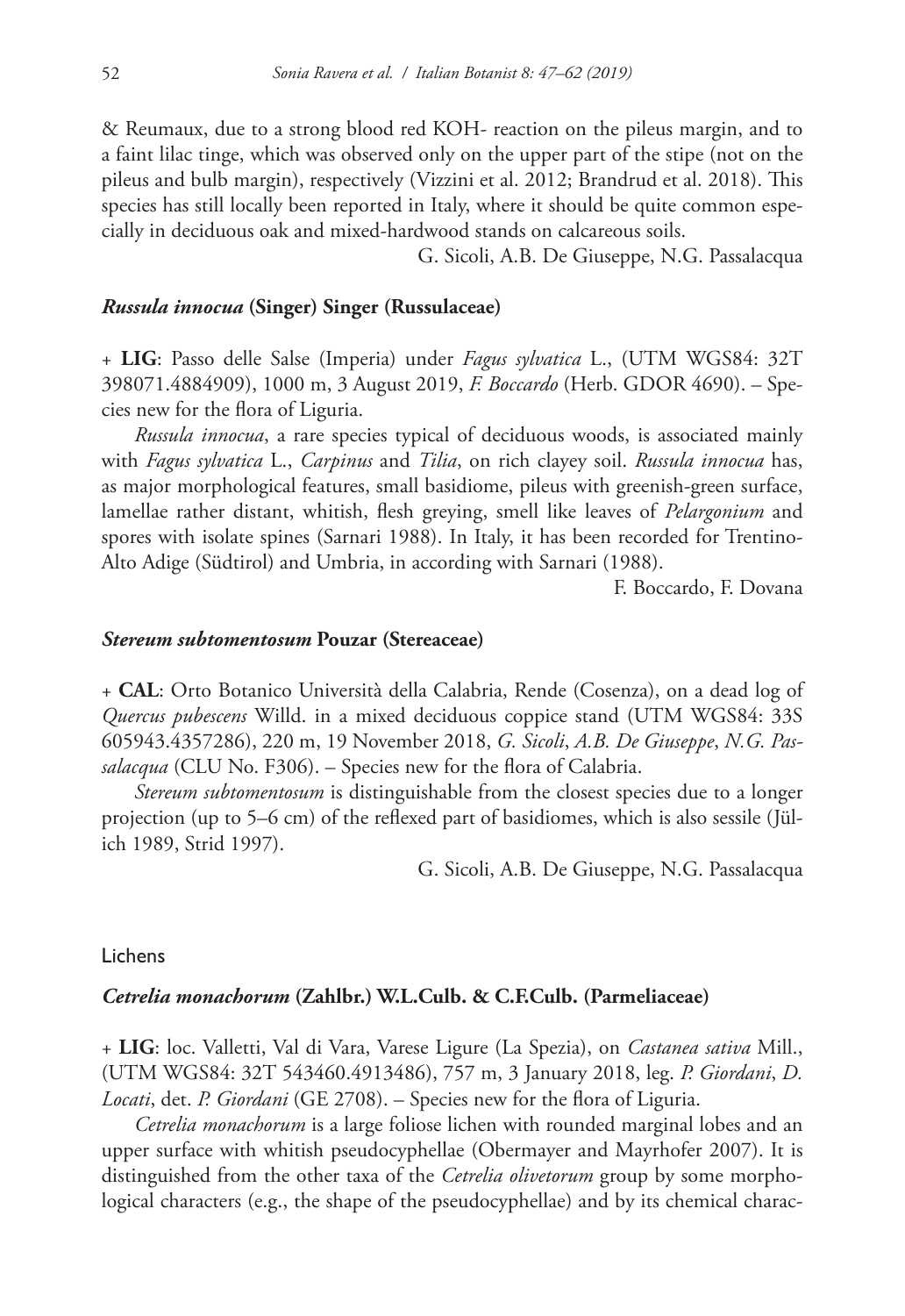teristics, such as the presence of the imbricaric acid syndrome (major) and perlatolic acid (minor). According to Nimis (2016), it is probably the most common species of *Cetrelia* in Italy, but knowledge on its distribution is still scarce. On this basis, Nascimbene et al. (2013) included it in the Italian Red List of epiphytic lichens as "Data Deficient". In Italy it was previously known for some places in the eastern Alps (Obermayer and Mayrhofer 2007, Nascimbene 2014, Nascimbene and Marini 2015). In the Ligurian locality, which is so far the southernmost in Italy, the species was found on epiphytic bryophytes at the base of chestnut trunks in an abandoned chestnut grove. P. Giordani

#### *Cladonia botrytes* **(K.G.Hagen) Willd. (Cladoniaceae)**

**– LOM**: *Sulla terra dei Colli di Niardo* (on the soil of the mounts of Niardo), Niardo (Brescia), ante 1893, *E. Rodegher* (PAV). – Species to be excluded from the flora of Lombardia.

Baroni (1893), describing a lichen collection made by Emilio Rodegher, reported *Cladonia botrytes* for Niardo in Val Camonica. The only known lichen herbarium by Emilio Rodegher is currently preserved in PAV, and it fully corresponds with the species list reported by Baroni (1893). Two specimens in the herbarium by Rodegher, collected in two localities of Val Camonica (one in the mountains of Niardo and the other in Mount Concarena), are labelled under «*Cladonia botrytes*», but they are both instead fertile specimens of *Cladonia squamosa* Hoffm. It can be inferred that Rodegher had an erroneus concept of «*Cladonia botrytes*». The other citations of this species for Lombardia are those by Giacomini (1936) and Dalle Vedove et al. (2004), but these authors did not report new records of the species only citing the previous record by Baroni (1893). The same is for Nimis (1993, 2016). Therefore, even if habitat conditions suitable for this species (cf. Bogomazova 2012; Yahr et al. 2013) can be found in the region, *Cladonia botrytes* should be excluded from Lombardia. G. Gheza

#### *Cladonia pseudopityrea* **Vain. (Cladoniaceae)**

+ **TOS**: Pian degli Ontani (Pistoia), on bark at the base of a chestnut tree (UTM WGS84: 32T 637474.4884316), 1033 m, 29 September 2018, *G. Gheza* (Herb. Gheza, GZU). – Species new for the flora of Toscana.

*Cladonia pseudopityrea* is a rare species in Europe, where it has a scattered distribution in the Mediterranean area (Ahti and Puntillo 1995). Its taxonomic position against the strictly related *Cladonia ramulosa* (With.) J.R.Laundon is unclear (T. Ahti, pers. comm.). It has been reported in Italy so far only from Sardegna and Calabria (Nimis 2016), and this is the first record from central Italy. It is also the first record of this species on *Castanea sativa* Mill. *Cladonia pseudopityrea* is mainly lignicolous, but it can also be epiphytic, and occurs usually in rather moist woodlands. It is included in the Red List of Italian epiphytic lichens as endangered (Nascimbene et al. 2013).

G. Gheza, J. Nascimbene, H. Mayrhofer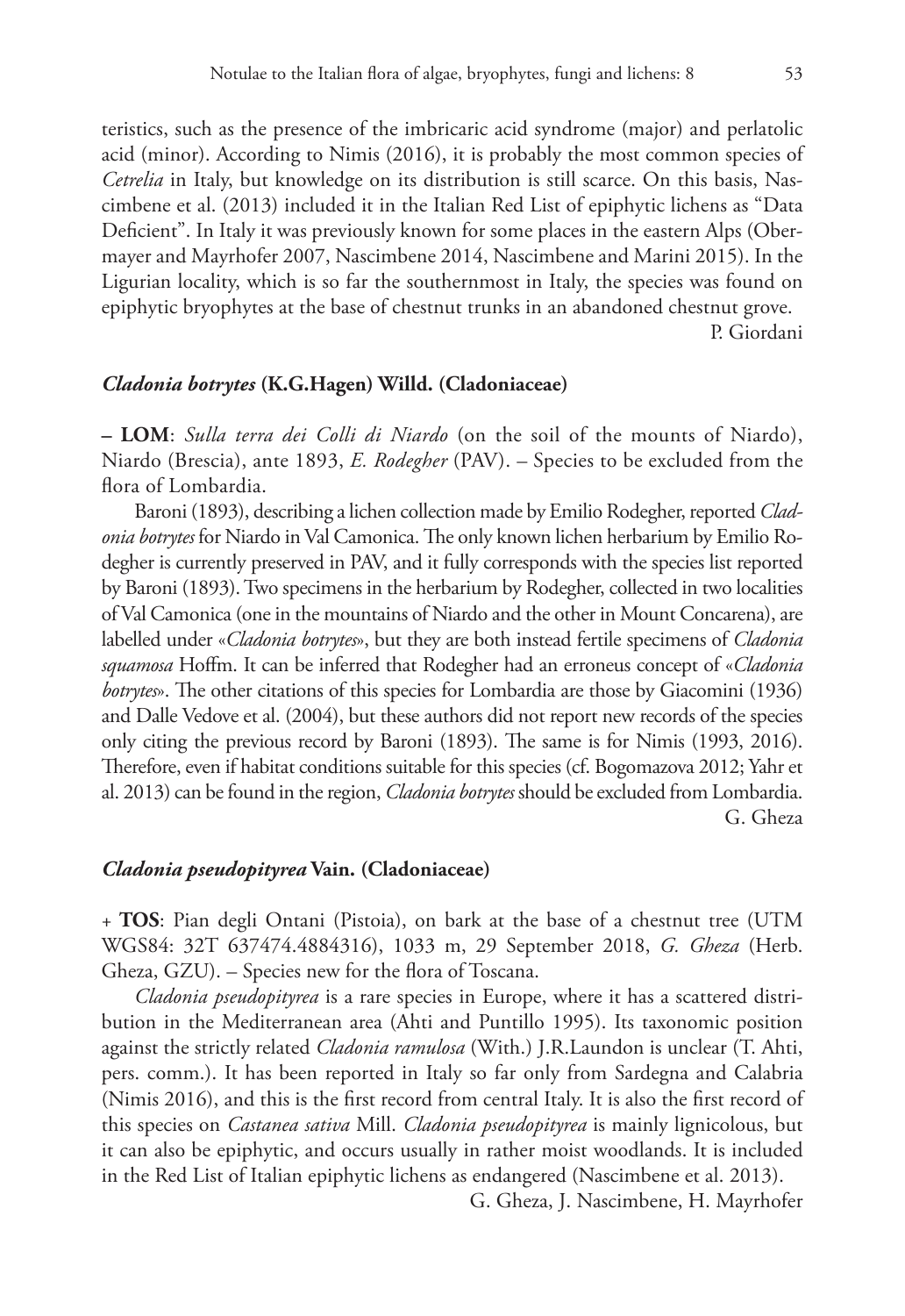#### *Enterographa zonata* **(Körb.) Källsten ex Torrente & Egea (Roccellaceae)**

+ **BAS**: Cerro Falcone, Calvello (Potenza) on acid rock (UTM WGS84: 33T 567880.4479043), 1066 m, 16 November 2003, *D. Puntillo*, *G. Potenza* (CLU No. 13214). – Species new for the flora of Basilicata.

*Enterographa zonata* has a thallus thin to moderately thick, violet-tinged chocolatebrown with a conspicuous, black marginal prothallus, rare apothecia, speckled with dot-like dark brown soredia that become abraded and pale. It is a rather rare to extremely rare species in Italy (Nimis 2016), usually found on vertical to underhanging surfaces of hard siliceous rocks and in woodlands, forming mosaics generally in humid habitats under overhangs. All the specimens collected in Southern Italy (Calabria and Basilicata) currently stored in CLU are devoid of apothecia.

D. Puntillo, G. Potenza

## *Graphis pulverulenta* **(Pers.) Ach. (Graphidaceae)**

+ **VEN**: *Ad Cerasorum corticem in collibus ditionis Bassanensis* (on the cortex of cherry trees on the hills dominating Bassano del Grappa), Bassano del Grappa (Vicenza) (UTM WGS 84: 32T 707293.5071093), 1869, *V*. *Trevisan*, det. *S. Martellos*, *M. Zardini* (Museo di Storia Naturale di Venezia No. MSNVE-25000 under the name *Opegrapha scripta* Ach. var. *recta* Schaer.). – Species new for the flora of Veneto.

Neuwirth and Aptroot (2011) have proposed a new taxonomy for *Graphis scripta* s.lat., recognizing four distinct taxa: *G. betulina* (Pers.) Ach., *G. macrocarpa* (Pers.) Röhl., *G. pulverulenta* (Pers.) Ach., and *G. scripta* (L.) Ach. s.str. A more recent study based on both molecular and morphological characters (Kraichak et al. 2015) showed that, although between six and seven putative species are nested within the complex, these do not fully correspond to the taxa that were recently distinguished based on apothecium morphology. Pending a revision of the Italian material, Nimis (2016) treats *G. scripta* in a broad sense, while the few recent records of the species delimited by Neuwirth and Aptroot (2011) are provisionally treated as separate units. *Graphis pulverulenta* is a crustose lichen of the *G. scripta* group, characterised by apothecia with mostly acute ends and widely exposed white- to grey-pruinose discs, found on the bark of broad-leaved trees in various forest types. In Italy it is known to occur in Friuli Venezia Giulia, Trentino-Alto Adige, Lombardia, Piemonte, and Puglia (Nimis 2016). The specimen is the number 210 of Lichenotheca Veneta, a collection of exsiccata produced in 1869 by Vittore Benedetto Antonio Trevisan (1818–1897), and published in a limited number of copies. The specimen is preserved at the Natural History Museum of Venice, in one of the only two copies of the Lichenotheca Veneta known to still exist in a complete form. The apothecia have a widely open, bluish grey pruinose disc and no thalline margin, which are typical features of *Graphis pulverulenta*.

S. Martellos, P.L. Nimis, R. Trabucco, J. Nascimbene, M. Zardini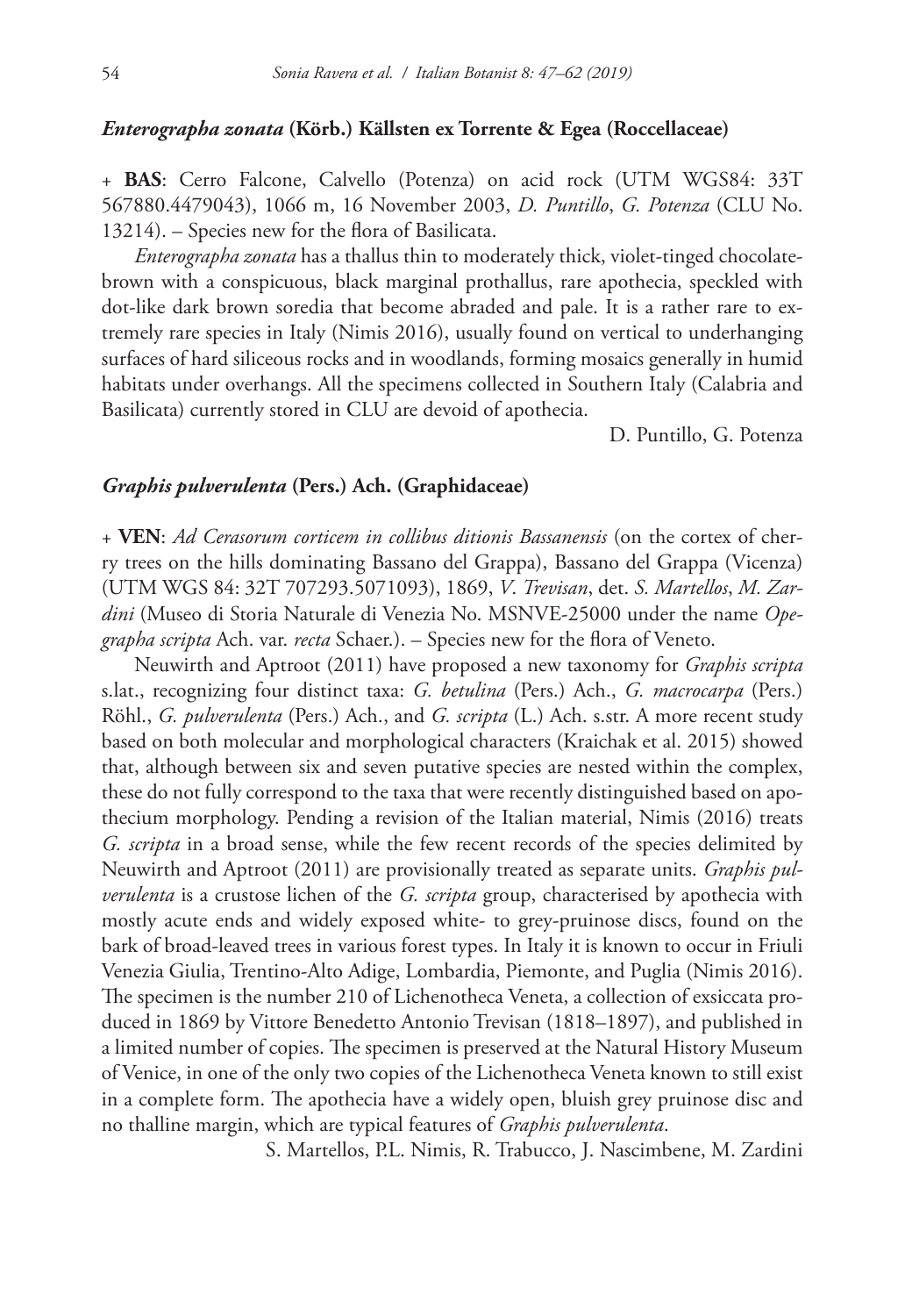#### *Lecanora thysanophora* **R.C.Harris (Lecanoraceae)**

+ **FVG**: Trieste Karst, Dolina di Percedol, Monrupino/Repen (Trieste), on *Carpinus betulus* L. in Asaro-Carpinetum betuli (UTM WGS84: 33T 406900.5062000), ca. 275 m, 27 March 2019, *P.L. Nimis*, *E. Pittao* (TSB No. 41071); Carnic Alps, Lake of Sauris, Bosco della Stua (Udine), on *Abies alba* Mill. in very humid forest (UTM WGS84: 33T 325300.5145650), c. 1020 m, 30 July 2002, leg. *M. Tretiach*, rev. *P.L. Nimis*, 30 August 2019 (TSB No. 36066). – Species new for the flora of Italy.

*Lecanora thysanophora* is a sorediate, mostly sterile epiphytic species described from North America and firstly reported from Europe (Tønsberg 1999, Harris et al 2000), which has been often confused with sterile specimens of the mainly epilithic *Haematomma ochroleucum* var. *ochroleucum*. Both species, when sterile, are extremely similar, and also have a similar chemistry, as they produce atranorin, usnic acid, and zeorin, but *L. thysanophora* also contains a characteristic set of terpenoids ("thysanophora-unknowns") and (at least in European specimens) lacks porphyrilic acid, which is present in *H. ochroleucum* (Kukwa and Motiejūnaitė 2005). Furthermore, the soredia of *L. thysanophora* are ca. 25 μm wide, while those of *Haematomma* are 30–120 μm wide, and the prothallus of *L. thysanophora* is often zoned, its hyphae being 4–5(-5.5) μm thick, while the prothallus of *Haematomma* is not zoned, and the hyphae are 3–3.5(-4) μm thick (Wirth et al. 2013). Although *H. ochroleucum* may occur also on bark, it is primarily an epilithic species of siliceous rocks, while all previous records from Friuli Venezia Giulia were on bark, based on samples from the two localities cited above; thus, this species should be excluded from the lichen biota of the Region. We suspect that several earlier records of *H. ochroleucum* from the Alps could be referred to *L. thysanophora*. P.L. Nimis, E. Pittao

## *Lepraria borealis* **Loht. & Tønsberg (Stereocaulaceae)**

+ **TAA**: Val di Roia (Bolzano), on siliceous soil (UTM WGS84: 32T 613293.5182546), 2504 m, 19 July 2018, leg. *D. Spitale*, det. *H. Mayrhofer*, *J. Nascimbene*, *G. Gheza* (Herb. Nascimbene, JN6429); Val di Mazia (Bolzano), on siliceous soil (UTM WGS84: 32T 624485.5183334), 2608 m, 18 July 2018, leg. *D. Spitale*, det. *H. Mayrhofer*, *J. Nascimbene*, *G. Gheza* (Herb. Nascimbene, JN5792); Val di Roia (Bolzano), on siliceous soil (UTM WGS84: 32T 613080.5182281), 2704 m, 19 July 2018, leg. *D. Spitale*, det. *H. Mayrhofer*, *J. Nascimbene*, *G. Gheza* (Herb. Nascimbene, JN6433); Val Martello (Bolzano), on siliceous soil (UTM WGS84: 32T 630870.5158008) 2908 m, 25 July 2019, leg. *D. Spitale*, det. *H. Mayrhofer*, *J. Nascimbene*, *G. Gheza* (Herb. Nascimbene, JN6481). – Species new for the flora of Trentino-Alto Adige.

*Lepraria borealis* is a circumboreal species dwelling on siliceous rock and soil in the mountain belt (Nimis 2016). It is reported with only few scattered records from the Alps (Nimis et al. 2018) and elsewhere in Italy (Nimis 2016), where it was found only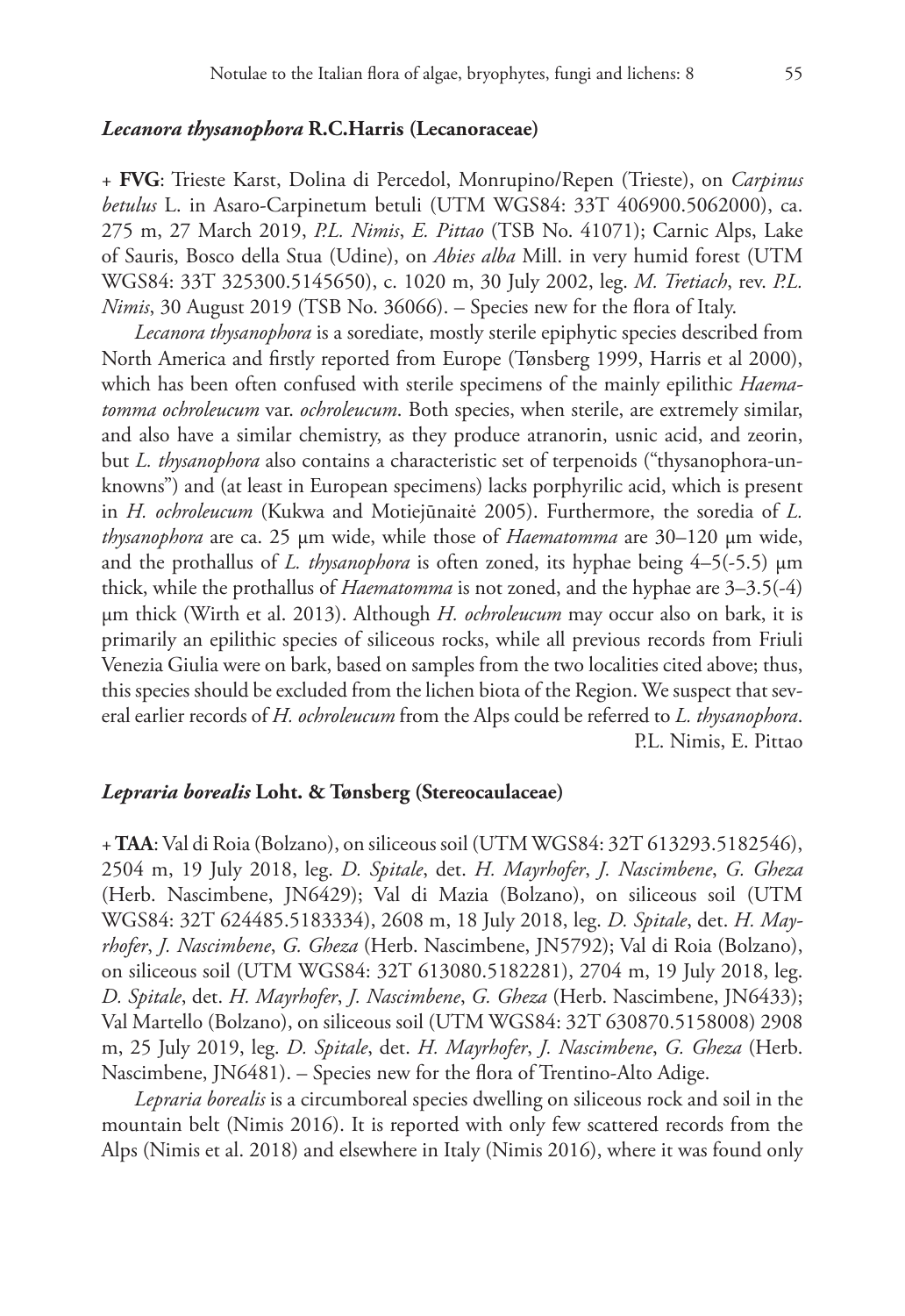recently (Baruffo et al. 2006). It has a granular whitish thallus, which can resemble that of *Dibaeis baeomyces* (L.f.) Rambold & Hertel, but it has a different chemistry. The specimens analyzed by means of TLC contained rangiformic acid and atranorin.

C. Vallese, H. Mayrhofer, J. Nascimbene, D. Spitale, G. Gheza

## *Lepraria crassissima* **(Hue) Lettau (Stereocaulaceae)**

+ **LOM**: trail between Pianezza and Diga del Gleno, Vilminore di Scalve (Bergamo), on a steep siliceous rock cliff at the edge of the trail (UTM WGS84: 32T 583583.5095828), 1529 m, 30 April 2018, leg. *G. Gheza*, det. *H. Mayrhofer*, *J. Malíček* (Herb. Gheza, GZU). – Species new for the flora of Lombardia.

*Lepraria crassissima* is a misunderstood and overlooked species which was reported so far in Italy only from Friuli Venezia Giulia, Emilia-Romagna, and Toscana (Baruffo et al. 2006). It grows mainly on siliceous rock, as the specimen reported here, but can occur also on calcareous rock (Baruffo et al. 2006). The analyzed specimen contained divaricatic and nordivaricatic acids as major compounds, and zeorin and atranorin in traces. It was collected in proximity of other *Lepraria* species, i.e. *Lepraria finkii* (B. de Lesd.) R.C.Harris and *Lepraria vouauxii* (Hue) R.C.Harris, which grew on the same rock cliff at the edge of the trail.

G. Gheza, H. Mayrhofer

## *Multiclavula mucida* **(Pers.) R.H.Petersen (Clavulinaceae)**

+ **FVG**: Carnic Alps, Foresta di Ampezzo (Udine), below Passo Pura along the road to the Lake of Sauris, on a rotting stump in humid beech forest (UTM WGS84: 33T 326100.5144200), ca. 1340 m, 26 July 2019, *P.L. Nimis*, *E. Pittao* (TSB No. 41073). – Species new for the flora of Friuli Venezia Giulia.

*Multiclavula mucida* is one of the few lichenized basidiomycetes occurring in Italy, mostly growing on rotting stumps. It has been largely neglected by lichenologists, especially due to its ephemeral fruiting bodies, being hitherto known only from Veneto and the Apennines in the Emilia-Romagna region (Nimis 2016), but it is likely to be more widespread, being known, for example, from almost all of the Austrian Alps (Nimis et al. 2018).

P.L. Nimis, E. Pittao

## *Mycomicrothelia confusa* **D.Hawksw.**

+ **PUG**: Strada provinciale San Vito (Brindisi), on *Tilia* sp. (UTM WGS84: 33T 747163.4503018), 25 m, leg. *G. Arosio*, det. *S. Ravera* (Herb. Ravera). – Species new for the flora of Puglia.

This epiphytic species (non- or doubtfully lichenised) colonizes smooth bark of deciduous trees in shaded-humid habitats, mostly in the Thyrrenian side of Italy (Nimis 2016). It is characterized by a prominent white thallus and by numerous, black,  $\pm$  glo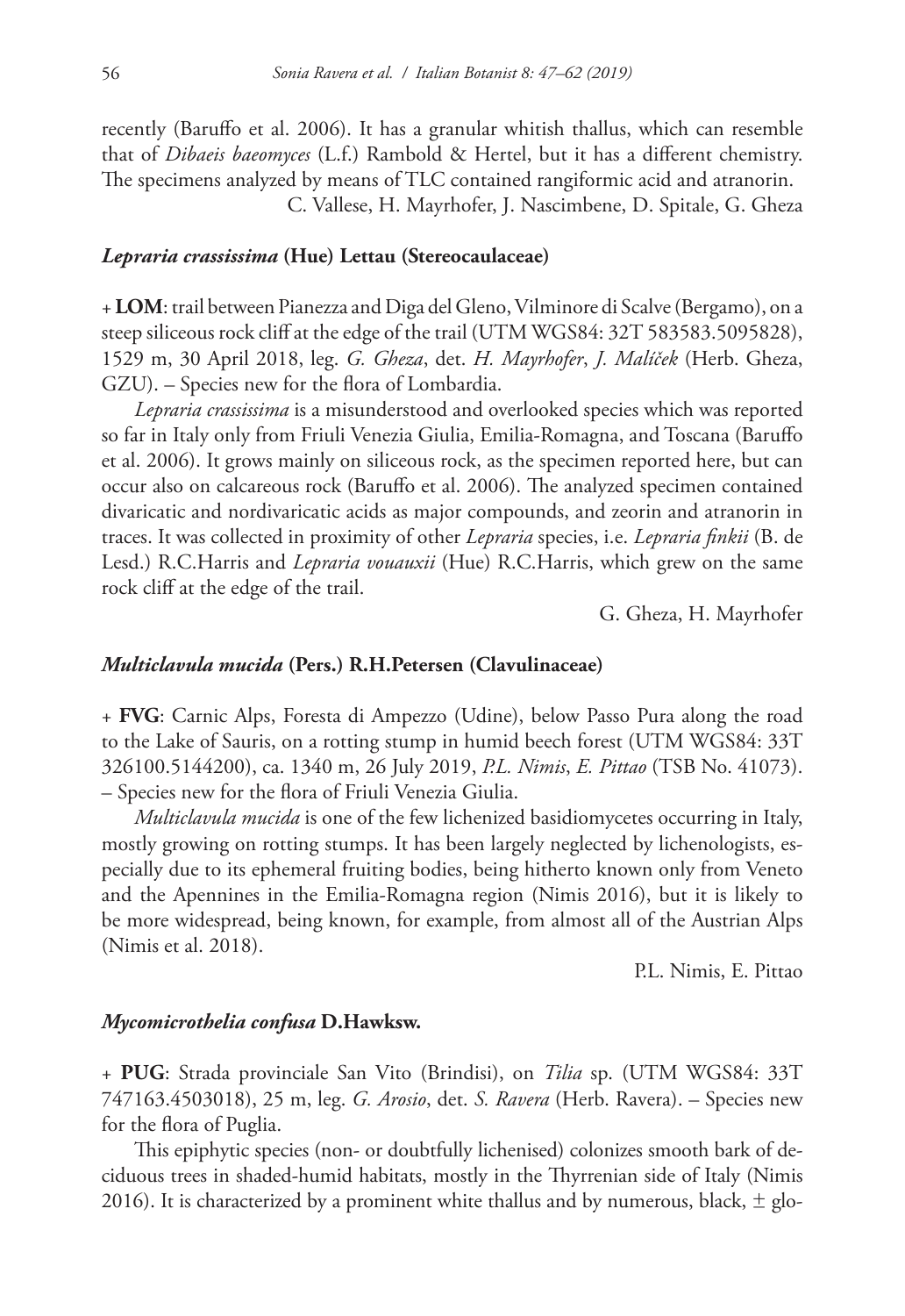bose perithecia surrounded by a minute fringe. It is easy recognizable compared to other Pyrenocarpales by the ascospores, which are brown when mature, 1-septate, constricted at the septum to produce two unequally-sized cells. Although it is considered very rare in Italy (Nimis 2016), it is certainly more widespread than generally believed, but penalized during field observations due to its scarce visibility, as it consists of tiny black spots. S. Ravera, G. Arosio

## *Parmelia omphalodes* **(L.) Ach. (Parmeliaceae)**

+ **BAS**: Monte Volturino, Marsicovetere (Potenza), on siliceous rocks (UTM WGS84: 33T 569330.4472730), 1533 m, 11 July 2019, *G. Potenza*, *L. Rosati*, *S. Fascetti* (HLUC No. 804); Il Ciglio, Monte Serranetta, Pignola (Potenza), on siliceous rocks (UTM WGS84: 33T 33T 568937.4490258), 1427 m, 20 June 2019, *G. Potenza*, *L. Rosati* (HLUC No. 801). – Species new for the flora of Basilicata.

This species is mostly distributed in alpine and mountainous areas of Europe, North America, and Asia (GBIF.org 2018). In Italy, it is common in the Alps, where it can reach the nival belt, less common in the mountains of southern Italy; in particular, it is rarer in the highest peaks of the Apennines for the paucity of suitable substrata (Nimis 1993, 2016).

Giovanna Potenza, Simonetta Fascetti, Leonardo Rosati, Domenico Puntillo

## *Peltigera degenii* **Gyeln. (Peltigeraceae)**

+ **VDA**: Gran Paradiso National Park, Valsavarenche (Aosta), on siliceous rock cover by mosses (UTM WGS84: 32T 360250.5045832), 1932 m, 18 July 2018, leg. *C. Vallese*, det. *R. Benesperi*, *C. Vallese* (Herb. Benesperi). – Species new for the flora of Valle d'Aosta.

*Peltigera degenii* is a foliose terricolous species growing on mossy rocks in forest and on soil rich in humus (Nimis 2016). It is mainly distributed in the Holarctic Kingdom (Martínez et al. 2003), with an optimum in the mountain belt (Nimis et al. 2018). *Peltigera degenii* is characterized by the absence of lichen substances. It may be distinguished by a glossy, glabrous upper surface with membranous lobe and by a pale brown to whitish lower surface with narrow veins and simple rhizines (Goffinet et al. 1994; Vitikainen 1994). In general, this species is not hard to distinguish from other species of the genus *Peltigera*. Nevertheless, according to Goward et al. (1995), some confusion may emerge with rare glabrous specimens of *Peltigera membranacea* (Ach.) Nyl., but in this species veins and rhizines are always erect-tomentose.

C. Vallese, J. Nascimbene, R. Benesperi

# *Pleopsidium chlorophanum* **(Wahlenb.) Zopf (Acarosporaceae)**

+ **BAS**: Monte Volturino, Marsicovetere (Potenza), on siliceous rocks (UTM WGS84: 33T 569330.4472730), 1533 m, 11 July 2019, *G. Potenza*, *L. Rosati*, *S. Fascetti* (HLUC No. 807). – Species new for the flora of Basilicata.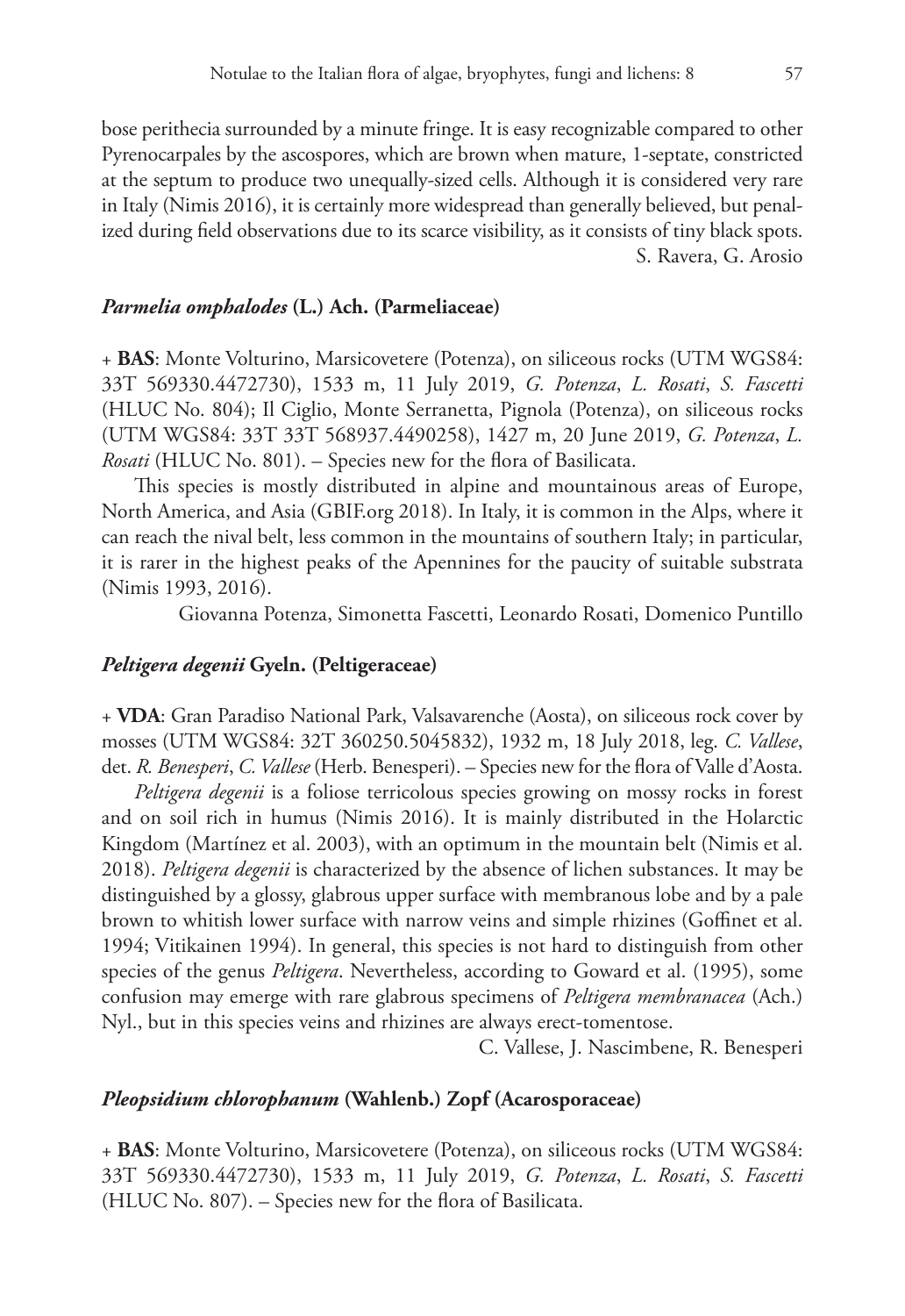*Pleopsidium chlorophanum* is an arctic-alpine, bipolar species reported from the Holarctic region, as well as from many sites in the Antarctic (Nimis et al. 2018). This lichen grows on sunny dry places exposed to wind, usually on vertical and overhanging surfaces of metal-rich siliceous rock (Nimis et al. 2018). In Italy it has been reported above treeline, reaching the nival belt in the Alps, where it is widespread and locally abundant, extending southwards to the mountains of Sicilia (Nimis 1993, 2016, Wirth et al. 2013). G. Potenza, S. Fascetti, L. Rosati, D. Puntillo

## *Psora vallesiaca* **(Schaer.) Timdal (Psoraceae)**

+ **TOS**: Anticlinale di Monsummano (Pistoia), on limestone outcrops along the path to Monsummano Alto (UTM WGS84: 32T 647153.4858836), 127 m, 30 march 2019, leg. *L. Di Nuzzo*, *E. Bianchi*, *R. Benesperi*, det. *L. Di Nuzzo* (Herb. Benesperi). – Species confirmed for the flora of Toscana.

*Psora vallesiaca* is a squamulose lichen, with brown squamules, white up-turned margins and K+ yellow turning red medulla. It grows both on calcareous soils and rocks. This unit has been attributed to various names, and its nomenclatural position has been clarified only recently (Timdal 1984, 1991). The only report of this specie for Toscana was by Baglietto (1871, under the name *Psora albilabra* (Dufour) Körb.), basing on material collected by Beccari in 1862 in Asciano (FI). We checked this herbarium specimen and confirmed its correspondence with *P. vallesiaca*.

L. Di Nuzzo, R. Benesperi, E. Bianchi

#### *Rhizocarpon alpicola* **(Wahlenb.) Rabenh. (Rhizocarpaceae)**

+ **TAA**: Valle Aurina, 3 km NE of Casere fraz. di Predoi (Bolzano), on siliceous boulder (UTM WGS84: 33T 283639.5216407), 2000 m, 19 July 2009, *J. Malíček* (Herb. Malíček no. 2321). – Species confirmed for the flora of Trentino-Alto Adige.

*Rhizocarpon alpicola* is a crustose species with a more or less yellow areolate thallus. It grows mainly on hard siliceous rocks with a preference for cold situations in latesnow areas. Its distribution in Italy is currently limited to the alpine and subalpine belts of the Alps (Nimis 2016), with a single record from the northern Apennines dating back to the early 1900s (Zanfrognini 1902), and a few recent Italian records (Nimis 2016). Reports from Trentino-Alto Adige date back to the  $19<sup>th</sup>$  century and the to the first half of the 20<sup>th</sup> century (Arnold 1879, Torre and Sarnthein 1902, Cengia-Sambo 1935). The specimen reported here shows 1-septate ascospores without transverse septa, which may, however, occasionally be present in this species.

J. Malíček, S. Ravera

#### *Scytinium palmatum* **(Huds.) Gray (Collemataceae)**

+ **BAS**: Il Ciglio, Monte Serranetta, Pignola (Potenza), on siliceous rocks (UTM WGS84: 33T 568937.4490258), 1427 m, 20 June 2019, *G. Potenza*, *L. Rosati* (HLUC No.803). – Species new for the flora of Basilicata.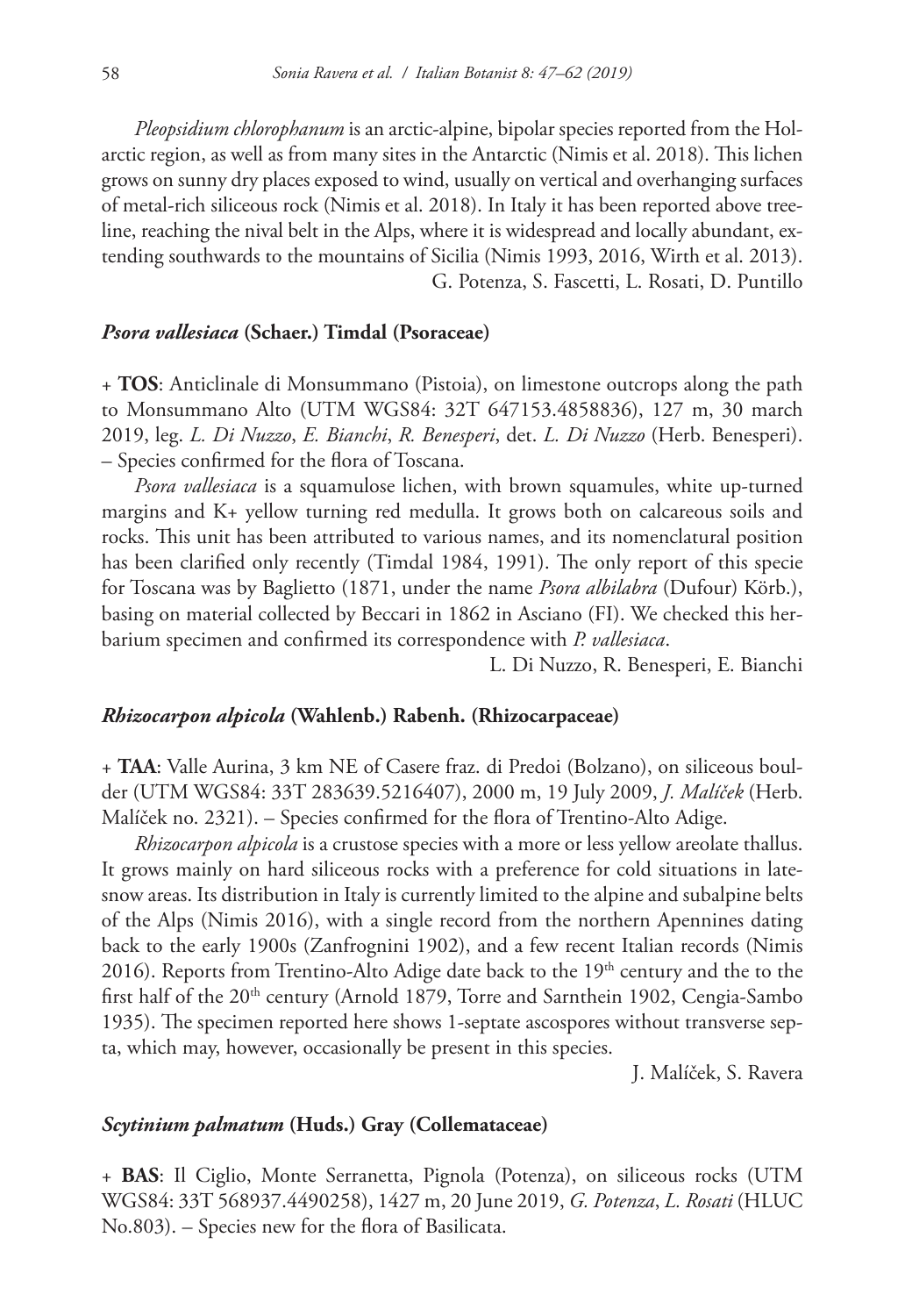This species is bipolar and reported from Europe, eastern Asia, Australasia, and west coast of North America (GBIF.org 2018). In Italy it is considered mainly as a Tyrrhenian mild-temperate lichen, found amongst terricolous or epilithic mosses in areas with siliceous substrata, sometimes on soil (Nimis 1993, 2016), seemingly most frequent in the western and southern Alps (Nimis et al. 2018).

G. Potenza, S. Fascetti, L. Rosati, D. Puntillo

#### *Umbilicaria decussata* **(Vill.) Zahlbr. (Umbilicariaceae)**

+ **BAS**: Monte Volturino, Marsicovetere (Potenza), on siliceous rocks (UTM WGS84: 33T 569330.4472730), 1533 m, 11 July 2019, *G. Potenza*, *L. Rosati*, *S. Fascetti* (HLUC No. 808). – Species new for the flora of Basilicata.

*Umbilicaria decussata* is a cosmopolitan species reported from Europe, Asia, Africa, North and South America, Australasia, and Antarctica (GBIF.org 2018). It is found on steeply inclined to slightly underhanging surfaces of wind-exposed siliceous rocks; it can reach the nival belt in the Alps and it is also reported from the mountains of Calabria (Nimis 1993, 2016).

G. Potenza, S. Fascetti, L. Rosati, D. Puntillo

## **References**

- Aleffi M, Tacchi R, Cortini Pedrotti C (2008) Check-list of the Hornworts, Liverworts and Mosses of Italy. Bocconea 22: 1–255.
- Ahti T, Puntillo D (1995) The status of *Cladonia pseudopityrea*, an overlooked Mediterranean lichen. In: Daniëls FJA, Schulz M, Peine J (Eds) Flechten Follmann – Contributions to lichenology in honour of Gerhard Follmann. Botanical Institute, University of Cologne, Cologne, 155–160.
- Arnold F (1879) Lichenologische Ausflüge in Tirol: XX. Predazzo. Verhandlungen der Zoologisch-Botanischen Gesellschaft zu Wien 29: 351–394.
- Baglietto F (1871) Prospetto lichenologico della Toscana. Nuovo Giornale Botanico Italiano 3: 211–298.
- Baroni E (1893) Licheni raccolti dal Prof. E. Rodegher nell'Italia superiore. Bollettino della Società Botanica Italiana 1893: 70–77.
- Baruffo L, Zedda L, Elix JA, Tretiach M (2006) A revision of the lichen genus *Lepraria* s. lat. in Italy. Nova Hedwigia 83: 387–429. [https://doi.org/10.1127/0029-](https://doi.org/10.1127/0029-5035/2006/0083-0387) [5035/2006/0083-0387](https://doi.org/10.1127/0029-5035/2006/0083-0387)
- Bazzichelli G, Abdelahad N (2009) Alghe d'acqua dolce d'Italia. Flora analitica delle Caroficee. Università degli Studi di Roma La Sapienza – Ministero dell'Ambiente e della Tutela del Territorio e del Mare, Roma, 73 pp.
- Blindow I (1992) Decline of charophytes during eutrophication; a comparison with angiosperms. Freshwater Biology 28: 9–14.<https://doi.org/10.1111/j.1365-2427.1992.tb00557.x>
- Bogomazova K (2012) Ecology of the lichen *Cladonia botrytes* in Sweden. Master Thesis. University of Uppsala, Department of Ecology, 29 pp.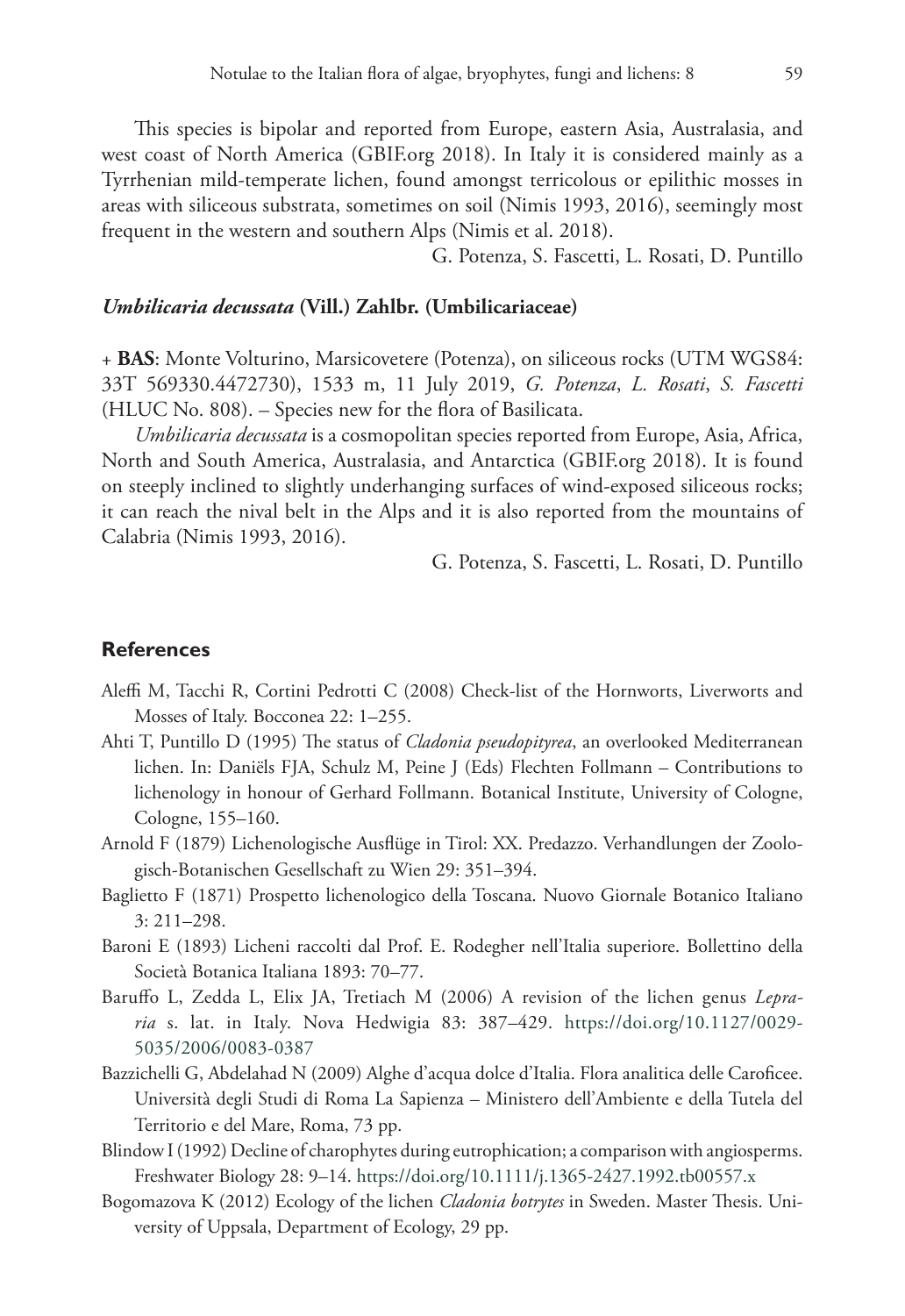- Brandrud TE, Froslev, TG, Dima B (2018) Notes on some rare, whitish-pale ochre *Cortinarius*  species of sect. *Calochroi* from calcareous *Tilia* forests in South East Norway. Agarica 38: 3–20.
- Cengia-Sambo M (1935) Licheni del Bellunese e loro ecologia. Nuovo Giornale Botanico Italiano n.s. 42: 153–226.<https://doi.org/10.1080/11263503509437930>
- Dalla Torre KW, Sarnthein L (1902) Die Flechten (Lichenes) von Tirol, Vorarlberg und Liechtenstein. Verlag der Wagnersche Universitäts-Buchhandlung, Innsbruck, 936 pp.
- Dalle Vedove M, Nascimbene J, Bonettini AM (2004) I Licheni del Parco dell'Adamello. Conoscere il Parco 1. Parco dell'Adamello, Breno, 80 pp.
- Damsholt K (2009) Illustrated Flora of Nordic Liverworts and Hornworts (2nd edn). Publisher, Nordic Bryological Society Lund, 837 pp.
- Düll R (1991) Die Moose Tirols unter besonderer Berücksichtigung del Pitzales. 1–2 Bad Münstereifel, 442 pp.
- Frey W, Frahm J P, Fischer E, Lobin W (2006) The liverworts, mosses and ferns of Europe. Harley Books, Colchester, England, 512 pp.
- GBIF.org (2018) GBIF Occurrence. <https://doi.org/10.15468/dl.example-donotcite>[accessed 22.08.2019]
- Giacomini V (1936) I licheni di Valle Camonica. Atti dell'Istituto Botanico e del Laboratorio Crittogamico dell'Università di Pavia (serie 4) 9: 123–149.
- Goffinet B, Sérusiaux E, Diederich P (1994) Le gene *Peltigera* (lichens) en Belgique et au grandduchè de Luxembourg. Belgian Journal of Botany 127: 184–206.
- Goward T, Goffinet B, Vitikainen O (1995) Synopsis of the genus *Peltigera* (lichenized Ascomycetes) in British Columbia, with a key to the North American species. Canadian Journal of Botany 73: 91–111. <https://doi.org/10.1139/b95-012>
- Guiry MD, Guiry GM (2019) AlgaeBase. World-wide electronic publication, National University of Ireland, Galway. <http://www.algaebase.org>
- Harris RC, Brodo IM, Tønsberg T (2000) *Lecanora thysanophora*, a Common Leprose Lichen in Eastern North America. The Bryologist 103: 790–793. [https://doi.org/10.1639/0007-](https://doi.org/10.1639/0007-2745(2000)103%5B0790:LTACLL%5D2.0.CO;2) [2745\(2000\)103\[0790:LTACLL\]2.0.CO;2](https://doi.org/10.1639/0007-2745(2000)103%5B0790:LTACLL%5D2.0.CO;2)
- Hodgetts NG (2015) Checklist and country status of European bryophytes towards a new Red List for Europe. Irish Wildlife Manuals, No. 84. National Parks and Wildlife Service, Department of Arts, Heritage and the Gaeltacht. Ireland, 130 pp.
- Jülich W (1989) Guida alla determinazione dei funghi, Vol. 2, Aphyllophorales, Heterobasidiomycetes, Gastromycetes. Arti Grafiche Saturnia, Roncafort di Trento, 597 pp.
- Kraichak E, Lücking R, Aptroot A, Beck A, Dornes P, John V, Lendemer JC, Nelsen MP, Neuwirth G, Nutakki A, Parnmen S, Sohrabi M, Tønsberg T, Lumbsch HT (2015) Hidden diversity in the morphologically variable script lichen (*Graphis scripta*) complex (Ascomycota, Ostropales, Graphidaceae). Organisms Diversity & Evolution 15: 447–458. [https://](https://doi.org/10.1007/s13127-015-0219-5) [doi.org/10.1007/s13127-015-0219-5](https://doi.org/10.1007/s13127-015-0219-5)
- Krause W (1997) Charales (Charophyceae). Süsswasserflora von Mitteleuropa, Band 18. Gustav Fischer. Jena, 202 pp.
- Kukwa M, Motiejūnaitė J (2005) Notes on *Haematomma ochroleucum* and *Lecanora thysanophora* lichens in Lithuania. Botanica Lithuanica 11: 247–249.
- Martínez I, Burgaz A.R, Vitikainen O, Escudero A (2003) Distribution patterns in the genus *Peltigera* Willd. Lichenologist 35: 301–323. [https://doi.org/10.1016/S0024-2829\(03\)00041-0](https://doi.org/10.1016/S0024-2829(03)00041-0)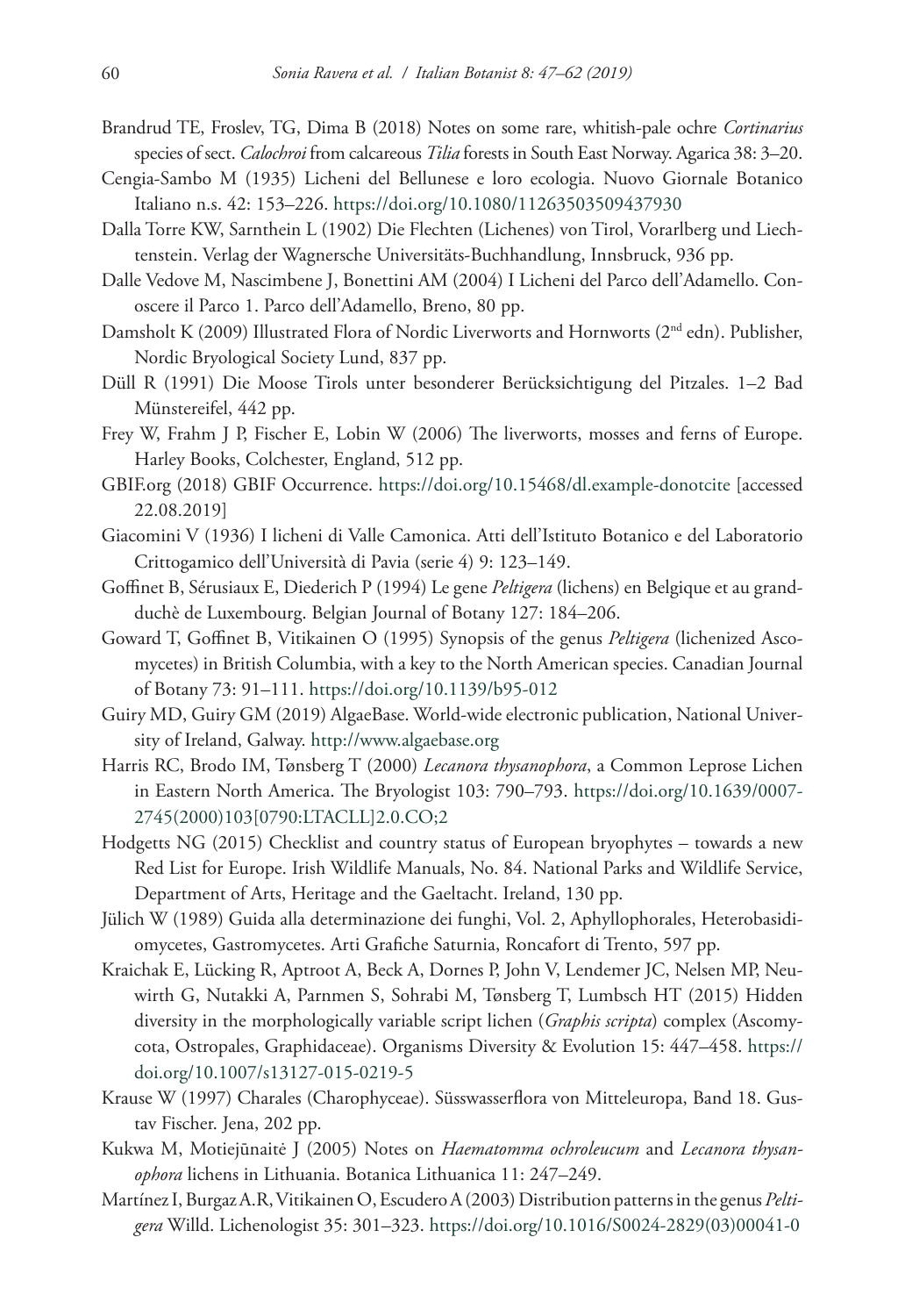- Mouronval JB, Baudouin S, Borel N, Soulié-Märsche I, Klesczewski M, Grillas P (2015) Guide des characées de France méditerranéenne. ONCFS, Office National de la Chasse et de la Faune Sauvage, 214 pp.
- Nascimbene J (2014) Increasing the knowledge on the epiphytic lichens of South Tyrol: a contribution from a three-years project. Gredleriana 14: 111–126.
- Nascimbene J, Marini L (2015) Epiphytic lichen diversity along elevational gradients: biological traits reveal a complex response to water and energy. Journal of Biogeography 42: 1222–1232.<https://doi.org/10.1111/jbi.12493>
- Nascimbene J, Nimis PL, Ravera S (2013) Evaluating the conservation status of epiphytic lichens of Italy: a red list. Plant Biosystems 147: 898–904. [https://doi.org/10.1080/1126](https://doi.org/10.1080/11263504.2012.748101) [3504.2012.748101](https://doi.org/10.1080/11263504.2012.748101)
- Neuwirth G, Aptroot A (2011) Recognition of four morphologically distinct species in the *Graphis scripta* complex in Europe. Herzogia 24: 207–230. [https://doi.org/10.13158/](https://doi.org/10.13158/heia.24.2.2011.207) [heia.24.2.2011.207](https://doi.org/10.13158/heia.24.2.2011.207)
- Nimis PL (1993) The Lichens of Italy An annotated catalogue. Monografie XII. Museo Regionale di Scienze Naturali, Torino, 897 pp.
- Nimis PL (2016) The Lichens of Italy A second annotated catalogue. EUT Edizioni Università di Trieste, Trieste, 740 pp.
- Nimis PL, Hafellner J, Roux C, Clerc P, Mayrhofer H, Martellos S, Bilovitz PO (2018) The lichens of the Alps – an annotated checklist. MycoKeys 31: 1–634. [https://doi.org/10.3897/](https://doi.org/10.3897/mycokeys.31.23568) [mycokeys.31.23568](https://doi.org/10.3897/mycokeys.31.23568)
- Obermayer W, Mayrhofer H (2007) Hunting for *Cetrelia chicitae* (Lichenized Ascomycetes) in the Eastern European Alps (Including an attempt for a morphological characterization of all taxa of the genus Cetrelia in Central Europe). Phyton 47: 231–290.
- Pelechaty M, Pukacz A, Pelechata A (2004) Co-occurrence of two stoneworts of reverse ecological spectra in the same lake ecosystem. Habitat requirements of *Chara delicatula* Agardh and *Chara globularis* Thuillier in the context of bioindication. Polish Journal of Environmental Studies 13: 551–556.
- Puglisi M, Privitera M (2012) A synopsis of the Italian bryophyte vegetation. Cryptogamie, Bryologie 33: 357–382. <https://doi.org/10.7872/cryb.v33.iss4.2012.357>
- Puglisi M, Costa R, Privitera M (2012) Bryophyte coastal vegetation of the Cilento and Vallo di Diano National Park (S Italy) as a tool for ecosystem assessment. Plant Biosystems 146 Supplement 1: 309–323.<https://doi.org/10.1080/11263504.2012.731019>
- Ros RM, Mazimpaka V, Abou-Salama U, Aleffi M, Blockeel T L, Brugués M, Cros RM, Dia MG, Dirkse GM, Draper I, El-Saadawi W, Erdag A, Ganeva A, Gabriel R, Gonzales- Mancebo JM, Granger C, Herrnstadt A, Hugonnot V, Khalil K, Kürschner H, Losada-Lima A, Luís L, Mifsus S, Privitera M, Puglisi M, Sabovlijević Sèrgio C, Shabbara HM, Sim-Sim M, Sotiaux A, Tacchi R, Vanderpoorten A, Wernner O (2013) Mosses of the Mediterranean, an annotated checklist. Cryptogamie, Bryologie 34: 99–283. [https://doi.org/10.7872/](https://doi.org/10.7872/cryb.v34.iss2.2013.99) [cryb.v34.iss2.2013.99](https://doi.org/10.7872/cryb.v34.iss2.2013.99)
- Sarnari M (1998) Monografia illustrata del Genere Russula in Europa. Vol. 1. A.M.B., Fondazione Centro Studi Micologici, Trento, 799 pp.
- Schimper WP (1856) Corollarium Bryologiae Europaeae. Stuttgartiae, Sumptibus Librariae E. Schweizerbart: 101.